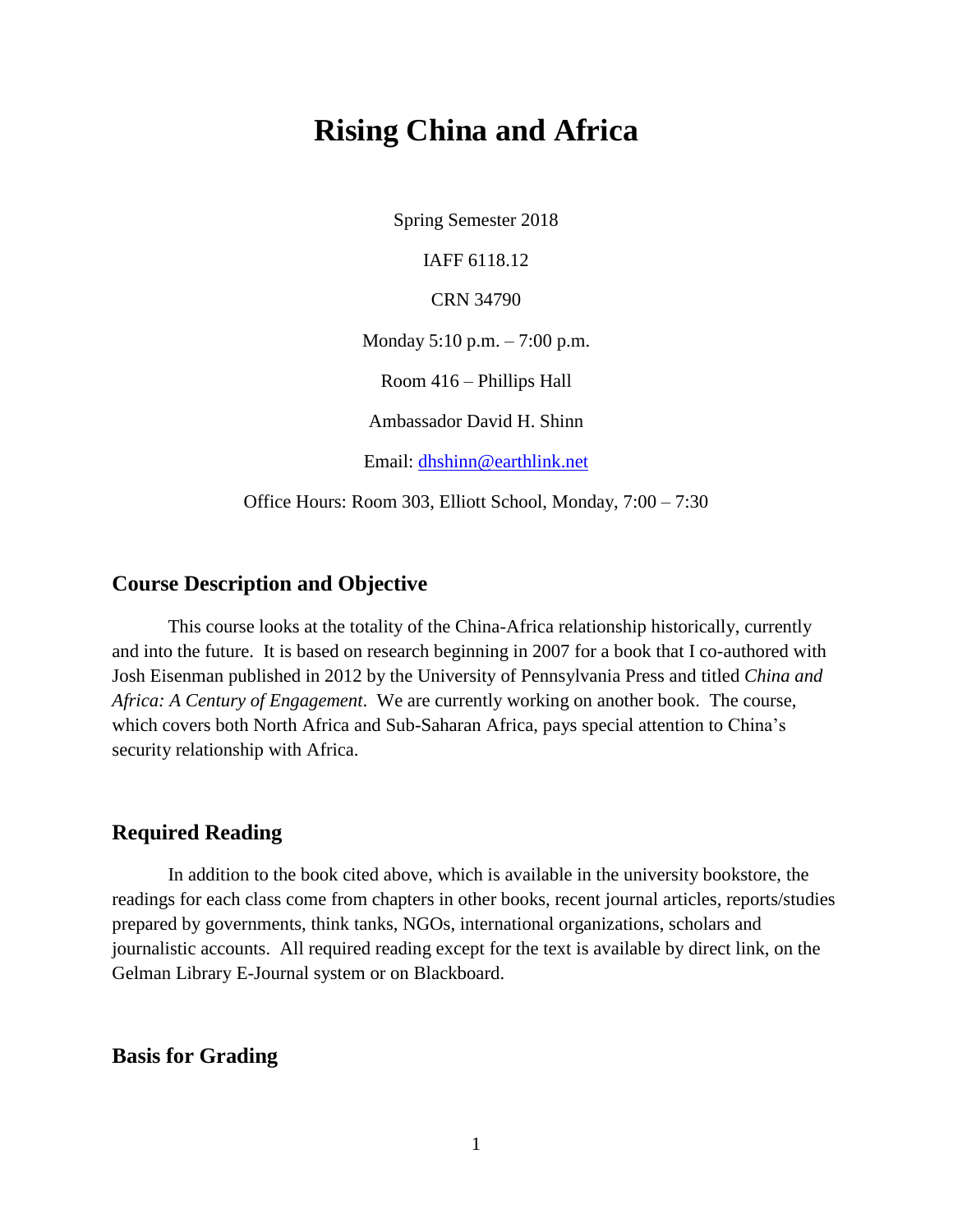Three-quarters of the grade will be based on two papers mutually agreed upon by the student and professor. Please send by email no later than 29 January a one paragraph (double spaced) proposal that outlines the first paper, which is due 26 February. The one paragraph proposal for the second paper is due by email no later than 5 March and the paper itself is due 23 April. Each paper should be double-spaced, 12-point, **no less than 10 full pages and no more than 12 pages**, including footnotes. In addition to a paper that is strong on substance, I put a premium on clear and concise drafting and accurate footnotes that follow the Chicago system. Do **NOT** include a bibliography as good footnotes make it unnecessary for short papers. Late papers will be penalized. A 10-page paper will be graded the same as a 12-page paper. I am looking for quality, not quantity. Early in the course, I will email to each student my extensive China-Africa bibliography. The entries cover all topics dealing with China-Africa relations and should help you identify sources on whatever topic you wish to write about.

One-quarter of the grade will be based on class participation. This is a seminar; regular attendance and student engagement are essential. Students are expected to attend all classes, arrive on time and have read all required reading. On 29 January, I will ask students to select a subsequent week when each student will make a ten minute oral presentation on the seminar topic for that day. These presentations will constitute part of the grade for class participation. Please do not exceed 10 minutes and do **NOT** summarize the required reading for that day. Pick an issue related to the required reading for that day and expand upon it beyond the required reading. Originality and use of new material will result in a higher grade.

# **Learning Outcomes**

At the end of the course, students should have a solid understanding of the development and current state of China-Africa relations, where China excels and where it faces major challenges. Students will also learn how China interacts with African regional and sub-regional organizations and other emerging non-African powers on the continent. Finally, they should have some understanding of the implications of China in Africa for the United States and the West generally.

## **Compliance with Credit Hour Policy**

Over 14 weeks, students will spend 1 hour and 50 minutes (110 minutes) per week in class. Required reading for the seminar meetings, two term papers, and one oral presentation are expected to take up, on average, 6 hours (360 minutes) per week. Over the course of the semester, students will spend 25.66 hours in instructional time and 84 hours preparing for class.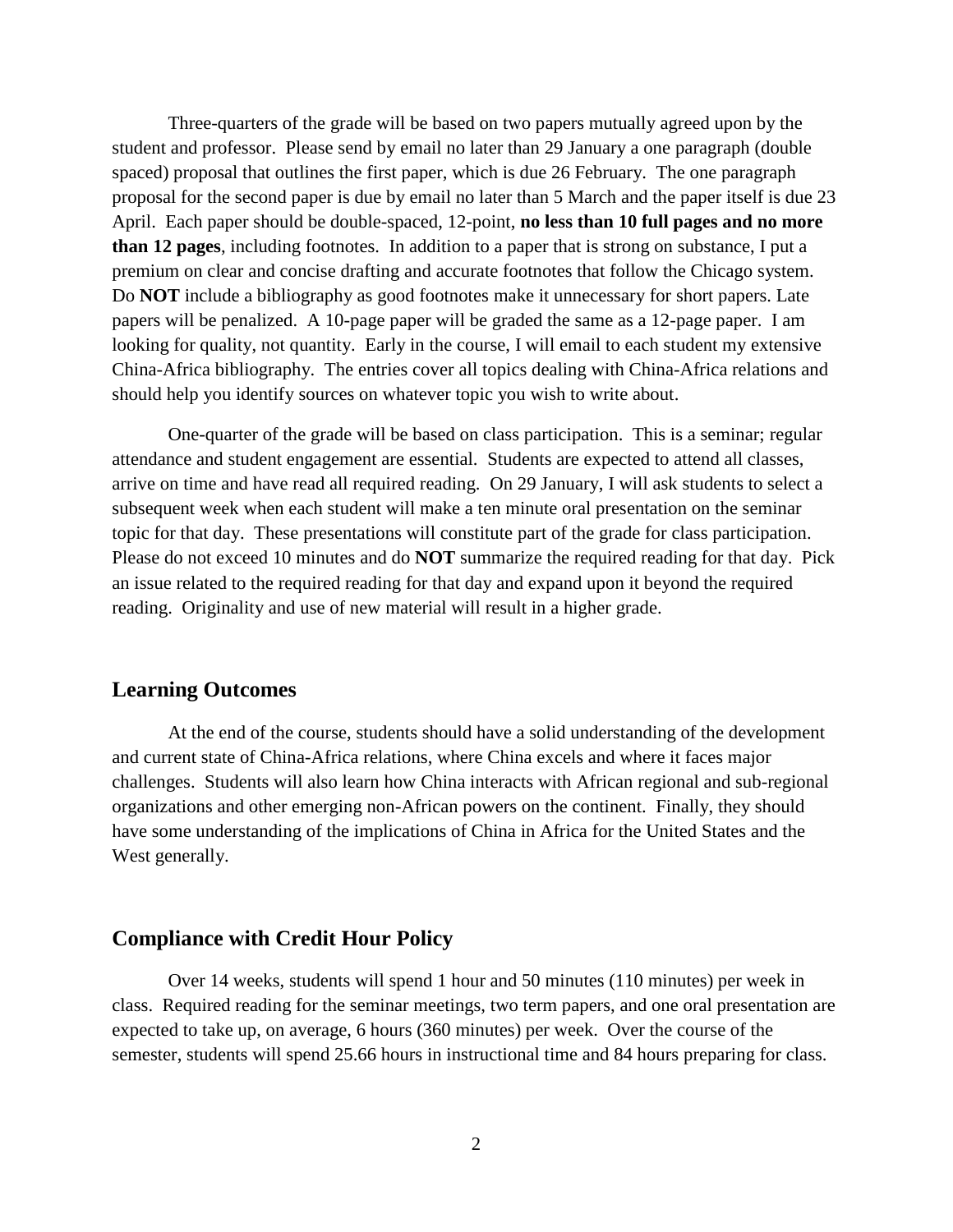# **Academic Integrity**

Students are expected to comply with the strict standards of the George Washington University Code of Academic Integrity which can be found at [https://studentconduct.gwu.edu/sites/studentconduct.gwu.edu/files/downloads/160912%20Code](https://studentconduct.gwu.edu/sites/studentconduct.gwu.edu/files/downloads/160912%20Code%20of%20Academic%20Integrity%20-%20Final.pdf) [%20of%20Academic%20Integrity%20-%20Final.pdf.](https://studentconduct.gwu.edu/sites/studentconduct.gwu.edu/files/downloads/160912%20Code%20of%20Academic%20Integrity%20-%20Final.pdf) All members of the GWU academic community are expected to demonstrate honesty in all of their work, including the preparation of papers.

# **Class Schedule**

# **UNIT 1**

#### **22 January: An Overview of the China-Africa Relationship**.

 The first part of the class will be devoted to a review of the syllabus, administrative issues and asking each student to say a few words about himself/herself. In the remaining time, I will provide an overview of the China-Africa relationship.

## **Required Reading:**

Eleanor Albert, "China in Africa," Council on Foreign Relations (12 July 2017). Direct link: [https://www.cfr.org/backgrounder/china-africa.](https://www.cfr.org/backgrounder/china-africa)

Government of China white paper, "China's Second Africa Policy Paper," December 2015. Direct link: [http://news.xinhuanet.com/english/2015-12/04/c\\_134886545.htm.](http://news.xinhuanet.com/english/2015-12/04/c_134886545.htm)

President Xi Jinping, "Text of Speech at 6<sup>th</sup> FOCAC Summit on 5 December 2015." Direct link: [http://english.cri.cn/12394/2015/12/05/4083s906994.htm.](http://english.cri.cn/12394/2015/12/05/4083s906994.htm)

# **UNIT 2**

#### **29 January: The History of the China-Africa Relationship.**

Most of this session will consist of a lecture on the development of the China-Africa relationship since 1949, although I will encourage students to ask questions and contribute their own views. We will also use this class to determine which of the next twelve sessions you want to select for your oral presentation.

Be prepared to select a unit for your oral presentation (maximum 2 students per unit). Email to me no later than 29 January a one paragraph proposal for your first research paper.

#### **Required Reading:**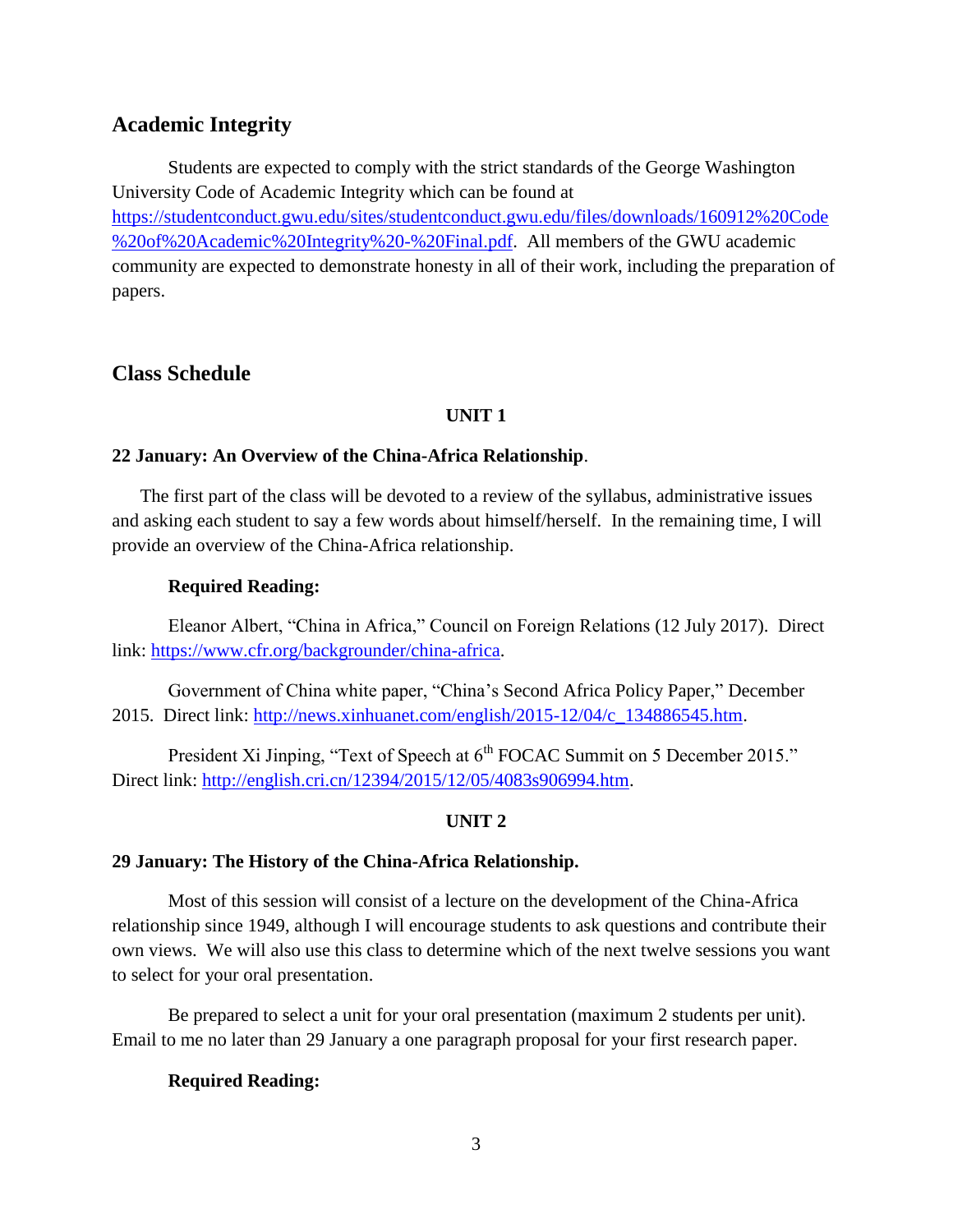Shinn/Eisenman – Chapter 2 – A Historical Overview of China-Africa Relations.

George T. Yu, "China's Failure in Africa," *Asian Survey*, v. 6, no. 8 (August 1966), pp. 461-68. Go to E-Journals (University of California Press).

Julia C. Strauss, "The Past in the Present: Historical and Rhetorical Lineages in China's Relations with Africa," *The China Quarterly*, no. 199 (September 2009), pp. 777-95. Go to E-Journals (Cambridge Journals).

Zhang Xiang, "From Sino-African Relations Comes a Steady Stream of Enlightening Guidance," *Contemporary Chinese Thought*, v. 40, no. 1 (Fall 2008), pp. 11-28. Blackboard.

# **UNIT 3**

#### **5 February: The Importance of State-to-State Relations and FOCAC**.

China's strength in its ties with Africa is the fact that 52 of Africa's 54 countries recognize Beijing (two recognize Taipei) and China has cordial relations with all 52 governments. China emphasizes the state-to-state relationship above all else. It has institutionalized this relationship with the creation of the Forum on China-Africa Cooperation (FOCAC).

## **Required Reading:**

Shinn/Eisenman – Appendix 1 – Establishment of PRC Relations with African Countries, pp. 377-80.

W.A.C. Adie, "Chou En-lai on Safari," *The China Quarterly*, no. 18 (April-June 1964), pp. 174-94. Go to E-Journals (JSTOR).

Ni Yanshou, "Strategic Partners," *Beijing Review*, v. 49, no. 27 (6 July 2006), pp. 10-13. Blackboard.

Serge Michel and Michel Beuret, Chapter 1, "Rolling Out the Red Carpet for the African Continent," in *China Safari: On the Trail of Beijing's Expansion in Africa*. New York: Nation Books, 2009, pp. 11-28. Blackboard.

Li Anshan, Liu Haifang, Pan Huaqiong, Zeng Aiping and He Wenping, "FOCAC Twelve Years Later: Achievements, Challenges and the Way Forward." Peking University Discussion Paper 74 (2012). Direct link: [http://f.hypotheses.org/wp](http://f.hypotheses.org/wp-content/blogs.dir/698/files/2012/07/FOCAC-10-ans3.pdf)[content/blogs.dir/698/files/2012/07/FOCAC-10-ans3.pdf.](http://f.hypotheses.org/wp-content/blogs.dir/698/files/2012/07/FOCAC-10-ans3.pdf) (Open in browser.)

The Forum on China-Africa Cooperation Johannesburg Action Plan (2016-2018), 10 December 2015. Direct link: [http://www.fmprc.gov.cn/mfa\\_eng/zxxx\\_662805/t1323159.shtml.](http://www.fmprc.gov.cn/mfa_eng/zxxx_662805/t1323159.shtml)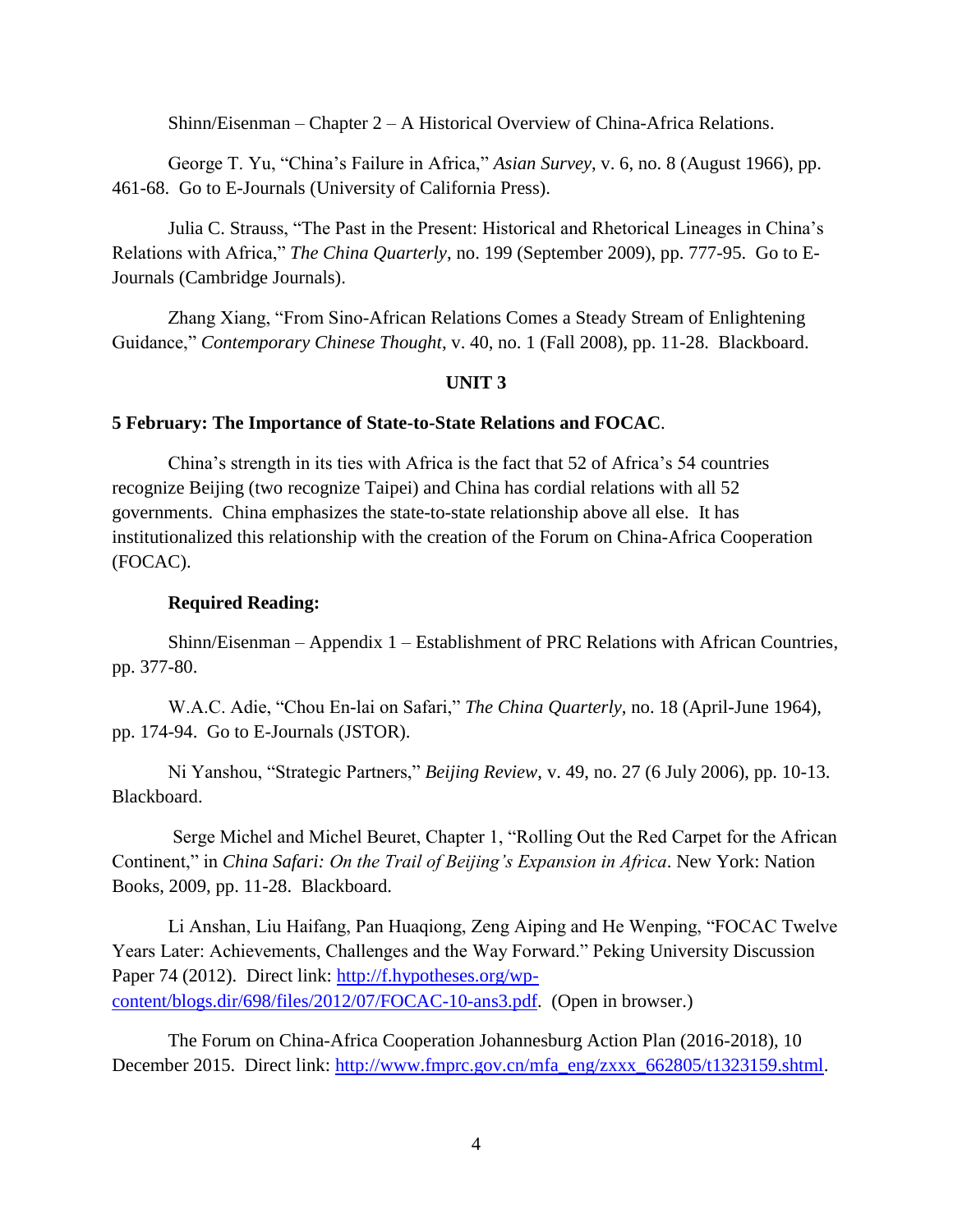#### **UNIT 4**

#### **12 February: Political Relations and the Role of the CPC.**

China's political relations with Africa have been based on support for state sovereignty and non-interference in the internal affairs of African countries. China makes frequent use of senior Communist Party of China (CPC) officials in its interaction with both government and party leaders in Africa. The leaders of ruling African political parties are also often the guest of the CPC. This interaction, with a few exceptions, does not extend to African opposition party officials. This unit also covers some of China's sensitive internal issues that have implications for its relations with African countries.

#### **Required Reading:**

Shinn/Eisenman – Chapter 3 – Political Relations.

Zhong Weiyun, "Inter-party Relations Promote Sino-African Strategic Partnership," *china.org.cn* (28 August 2012). Direct link: [http://www.china.org.cn/opinion/2012-](http://www.china.org.cn/opinion/2012-08/28/content_26353120.htm) [08/28/content\\_26353120.htm.](http://www.china.org.cn/opinion/2012-08/28/content_26353120.htm)

Yun Sun, "Political Party Training: China's Ideological Push in Africa?" Brookings (5 July 2016). Direct link: [https://www.brookings.edu/blog/africa-in-focus/2016/07/05/political](https://www.brookings.edu/blog/africa-in-focus/2016/07/05/political-party-training-chinas-ideological-push-in-africa/)[party-training-chinas-ideological-push-in-africa/.](https://www.brookings.edu/blog/africa-in-focus/2016/07/05/political-party-training-chinas-ideological-push-in-africa/)

Justus Wanga, "Jubilee Looks to the Communist Party for Lessons," *Daily Nation* (18 September 2016). Direct link: [http://www.nation.co.ke/news/politics/Jubilee-looks-to-the-](http://www.nation.co.ke/news/politics/Jubilee-looks-to-the-Communist-Party-for-lessons/1064-3385490-yy2x8x/index.html)[Communist-Party-for-lessons/1064-3385490-yy2x8x/index.html.](http://www.nation.co.ke/news/politics/Jubilee-looks-to-the-Communist-Party-for-lessons/1064-3385490-yy2x8x/index.html)

Zeng Aiping, "China-Africa Governance Exchanges and Experiences" (2015). Direct link: [http://www.ciis.org.cn/english/2015-12/03/content\\_8424552.htm.](http://www.ciis.org.cn/english/2015-12/03/content_8424552.htm)

David Shinn, "China and the Conflict in Darfur," *The Brown Journal of World Affairs*, v. 16, issue 1 (Fall/Winter 2009), pp. 85-100. Go to E-Journals.

Jonathan Holslag, "China and the Coups: Coping with Political Instability in Africa," *African Affairs*, v. 110, no. 440 (July 2011), pp. 367-86. Go to E-Journals (Oxford Journals).

#### **UNIT 5**

#### **26 February: China-Africa Trade Relations.**

In 2009, China passed the United States and became the largest trading partner with Africa's 54 countries by dollar value. China's trade lead has grown in subsequent years. Africa's trade with China was roughly in balance until 2014, although many individual African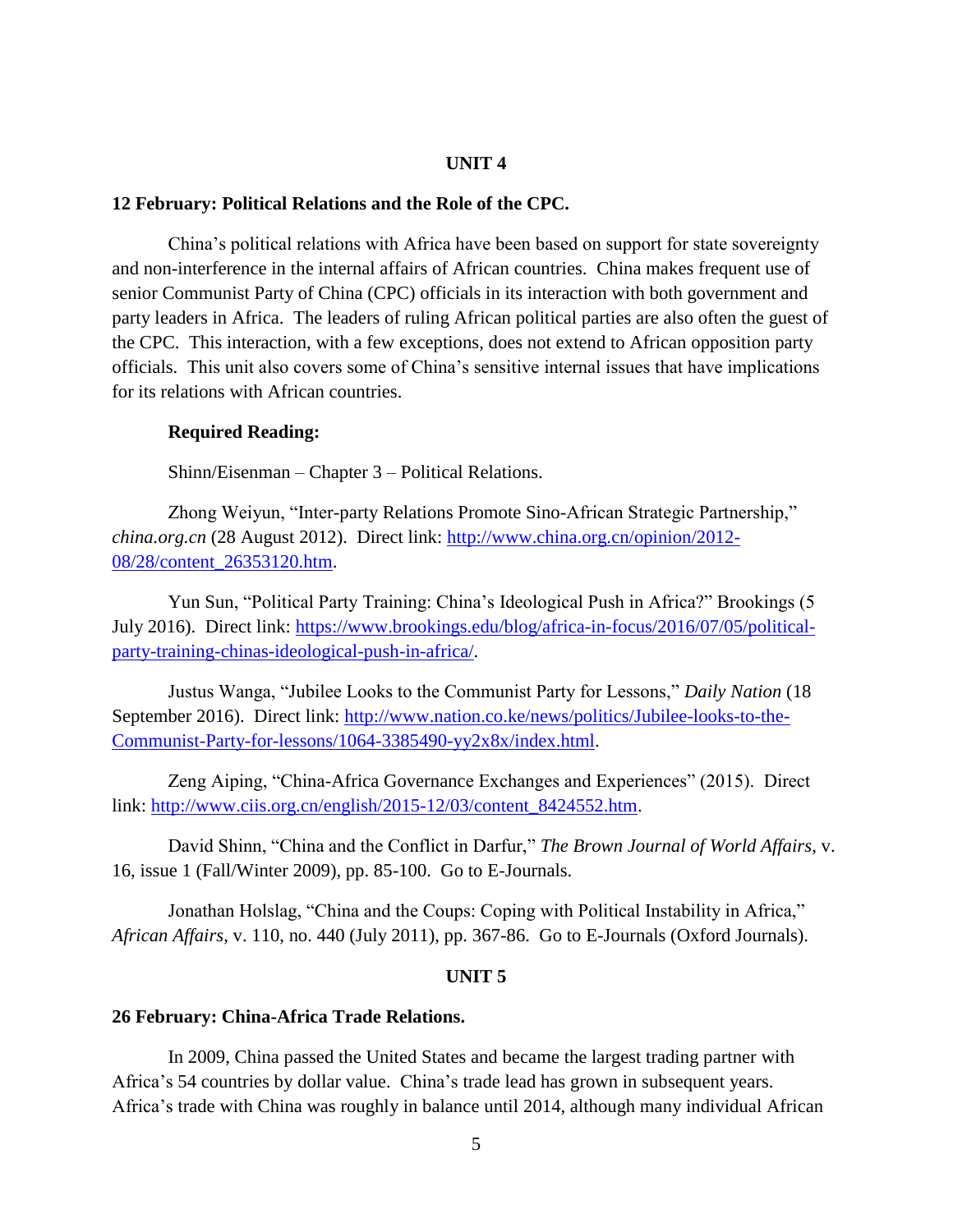countries had huge trade surpluses or deficits with China. Some of the African countries with large trade deficits are becoming concerned about the trade imbalance. Since 2014, because of the economic slowdown in China and the sharp drop in global commodity prices, Africa now has a huge trade deficit with China. Perhaps more than any other sector, trade defines the importance of the China-Africa relationship.

The first paper is due today.

### **Required Reading:**

Shinn/Eisenman – Chapter 4 – Trade Relations – pp. 99-121.

Heidi Østbø Haugen, "Chinese Exports to Africa: Competition, Complementarity and Cooperation between Micro-Level Actors," *Forum for Development Studies*, v. 38, no. 2 (June 2011), pp. 157-76. Direct link:

[www.sv.uio.no/iss/personer/vit/heidiha/Haugen%202011%20\(Chinese%20exports%20to%20Afr](http://www.sv.uio.no/iss/personer/vit/heidiha/Haugen%202011%20(Chinese%20exports%20to%20Africa).pdf) [ica\).pdf.](http://www.sv.uio.no/iss/personer/vit/heidiha/Haugen%202011%20(Chinese%20exports%20to%20Africa).pdf) (Open in browser.)

Wenjie Chen and Roger Nord, "A Rebalancing Act for China and Africa: The Effects of China's Rebalancing on Sub-Saharan Africa's Trade and Growth," IMF (2017), pp. 1-2, 6, 9-20. Direct link: [http://www.imf.org/en/Publications/Departmental-Papers-Policy-](http://www.imf.org/en/Publications/Departmental-Papers-Policy-Papers/Issues/2017/04/07/A-Rebalancing-Act-for-China-and-Africa-The-Effects-of-Chinas-Rebalancing-on-Sub-Saharan-44711)[Papers/Issues/2017/04/07/A-Rebalancing-Act-for-China-and-Africa-The-Effects-of-Chinas-](http://www.imf.org/en/Publications/Departmental-Papers-Policy-Papers/Issues/2017/04/07/A-Rebalancing-Act-for-China-and-Africa-The-Effects-of-Chinas-Rebalancing-on-Sub-Saharan-44711)[Rebalancing-on-Sub-Saharan-44711.](http://www.imf.org/en/Publications/Departmental-Papers-Policy-Papers/Issues/2017/04/07/A-Rebalancing-Act-for-China-and-Africa-The-Effects-of-Chinas-Rebalancing-on-Sub-Saharan-44711) (Free access to PDF copy of report.)

"China-Africa: Will the Marriage of Convenience Last?" Coface Economic Publications (November 2017). Direct link: [http://www.coface.com/News-Publications/Publications/China-](http://www.coface.com/News-Publications/Publications/China-Africa-Will-the-marriage-of-convenience-last)[Africa-Will-the-marriage-of-convenience-last.](http://www.coface.com/News-Publications/Publications/China-Africa-Will-the-marriage-of-convenience-last)

Lucas Atkins, et al., "Challenges of and Opportunities from the Commodity Price Slump," China Africa Research Initiative (2017), pp. 2-3. Direct link: [https://static1.squarespace.com/static/5652847de4b033f56d2bdc29/t/59f85883ec212d5a70e9624](https://static1.squarespace.com/static/5652847de4b033f56d2bdc29/t/59f85883ec212d5a70e9624c/1509447812591/bulletin+v5.pdf)  $c/1509447812591/bulletin+v5.pdf.$  (Open in browser.)

Getahun Zewde, "Post 2006 Ethio-China Trade Relations: Challenges and Prospects," *Asian Research Journal of Arts and Social Sciences* (2017). Direct link: [http://www.journalrepository.org/media/journals/ARJASS\\_45/2017/May/Zewde322017ARJASS](http://www.journalrepository.org/media/journals/ARJASS_45/2017/May/Zewde322017ARJASS33141.pdf) [33141.pdf.](http://www.journalrepository.org/media/journals/ARJASS_45/2017/May/Zewde322017ARJASS33141.pdf) (Open in browser.)

#### **UNIT 6**

#### **5 March: China's Investment in Africa and Africa's Investment in China.**

No one knows how much money Chinese companies and individuals have invested in Africa. China's most recent official cumulative FDI total for Africa is \$32 billion, although other tracking organizations put the figure as high as \$83 billion. It is not clear what China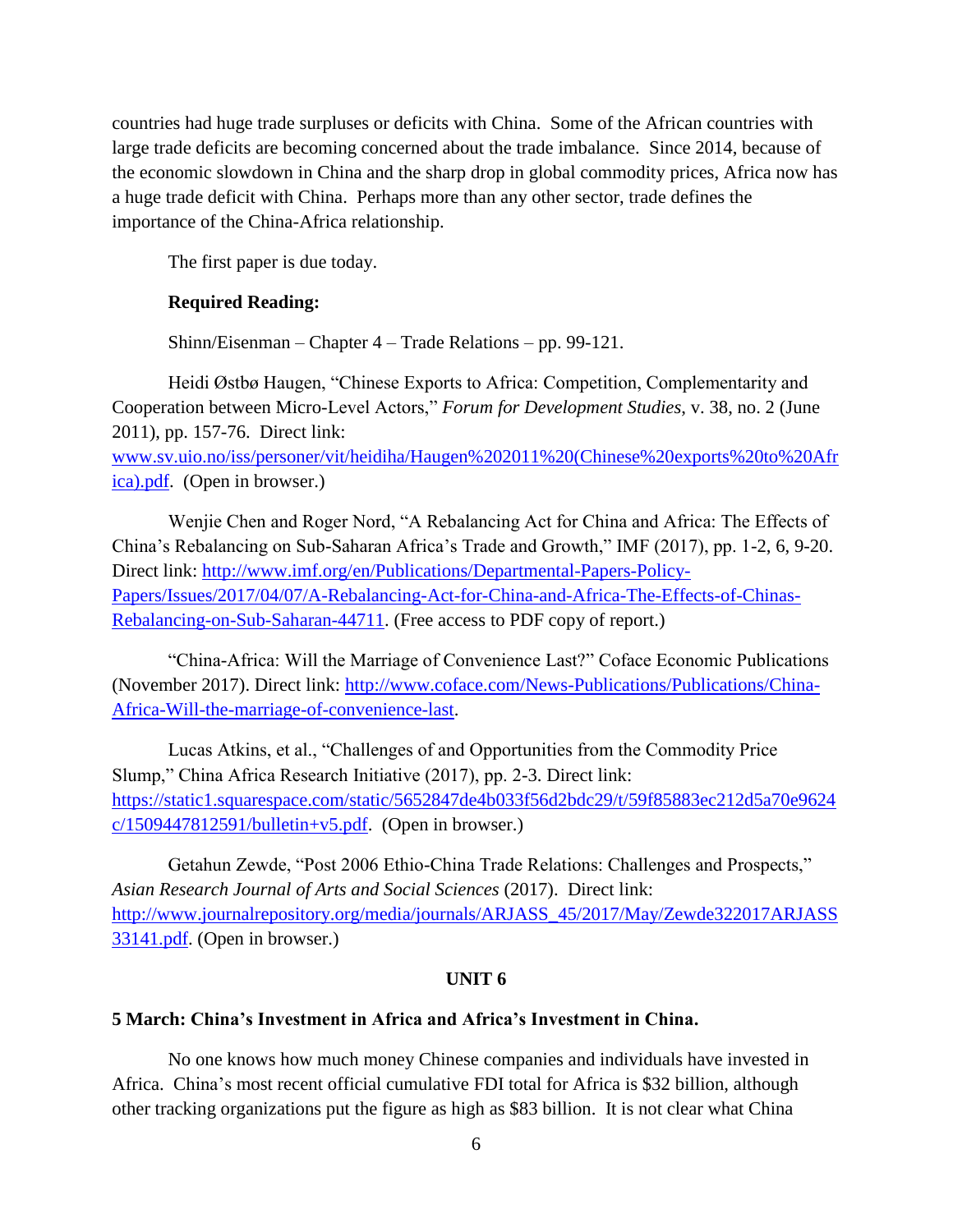considers as FDI and it acknowledges that its figure only captures investment that is reported officially. It misses investment that goes through tax shelters such as Hong Kong and the Cayman Islands. Chinese investment flows to Africa in recent years seem to be about the same as those from the United States. Cumulative FDI from the United States and other major European countries exceeds the cumulative figure for China as these countries have been investing over a longer period.

The one paragraph for the second paper is due today by email.

# **Required Reading**:

Shinn/Eisenman – Chapter 5 – Investment and Assistance – pp. 128-43.

"China-Africa Economic and Trade Cooperation" white paper dated August 2013. Direct link: [http://english.gov.cn/archive/white\\_paper/2014/08/23/content\\_281474982986536.htm.](http://english.gov.cn/archive/white_paper/2014/08/23/content_281474982986536.htm)

Wenjie Chen and Roger Nord, "A Rebalancing Act for China and Africa," IMF (2017), pp. 2-5 & 7. Direct link: [http://www.imf.org/en/Publications/Departmental-Papers-Policy-](http://www.imf.org/en/Publications/Departmental-Papers-Policy-Papers/Issues/2017/04/07/A-Rebalancing-Act-for-China-and-Africa-The-Effects-of-Chinas-Rebalancing-on-Sub-Saharan-44711)[Papers/Issues/2017/04/07/A-Rebalancing-Act-for-China-and-Africa-The-Effects-of-Chinas-](http://www.imf.org/en/Publications/Departmental-Papers-Policy-Papers/Issues/2017/04/07/A-Rebalancing-Act-for-China-and-Africa-The-Effects-of-Chinas-Rebalancing-on-Sub-Saharan-44711)[Rebalancing-on-Sub-Saharan-44711.](http://www.imf.org/en/Publications/Departmental-Papers-Policy-Papers/Issues/2017/04/07/A-Rebalancing-Act-for-China-and-Africa-The-Effects-of-Chinas-Rebalancing-on-Sub-Saharan-44711) (Free access to PDF copy of report.)

Lucas Atkins, et al., "Challenges of and Opportunities from the Commodity Price Slump," China Africa Research Initiative (2017), pp. 4-5. Direct link: [https://static1.squarespace.com/static/5652847de4b033f56d2bdc29/t/59f85883ec212d5a70e9624](https://static1.squarespace.com/static/5652847de4b033f56d2bdc29/t/59f85883ec212d5a70e9624c/1509447812591/bulletin+v5.pdf)  $c/1509447812591/bulletin+v5.pdf.$  (Open in browser.)

Wang Duanyong, "China's Overseas Foreign Direct Investment Risk: 2008-2009," SAIIA Occasional Paper no. 73 (January 2011). Direct link: [www.saiia.org.za/images/stories/pubs/occasional\\_papers/saia\\_sop\\_73\\_duanyong\\_20110125.pdf.](http://www.saiia.org.za/images/stories/pubs/occasional_papers/saia_sop_73_duanyong_20110125.pdf) (Open in browser.)

Xiaofang Shen, "Private Chinese Investment in Africa: Myths and Realities," World Bank Policy Research Working Paper 6311 (January 2013). Direct link: [https://openknowledge.worldbank.org/bitstream/handle/10986/12174/wps6311.pdf?sequence=1.](https://openknowledge.worldbank.org/bitstream/handle/10986/12174/wps6311.pdf?sequence=1) (Open in browser.)

Lauren Johnston, "Boom to Cusp: Prospecting the 'New Normal' in China and Africa," in *China's Domestic Transformation in a Global Context*. Canberra: 2015. Direct link: [http://press.anu.edu.au/wp-content/uploads/2015/07/ch16.pdf.](http://press.anu.edu.au/wp-content/uploads/2015/07/ch16.pdf) (Go to chapter 16.)

Deborah Bräutigam, "5 Myths about Chinese Investment in Africa," *Foreign Policy*, 4 December 2015. Direct link: [http://foreignpolicy.com/2015/12/04/5-myths-about-chinese](http://foreignpolicy.com/2015/12/04/5-myths-about-chinese-investment-in-africa/)[investment-in-africa/.](http://foreignpolicy.com/2015/12/04/5-myths-about-chinese-investment-in-africa/)

# **UNIT 7**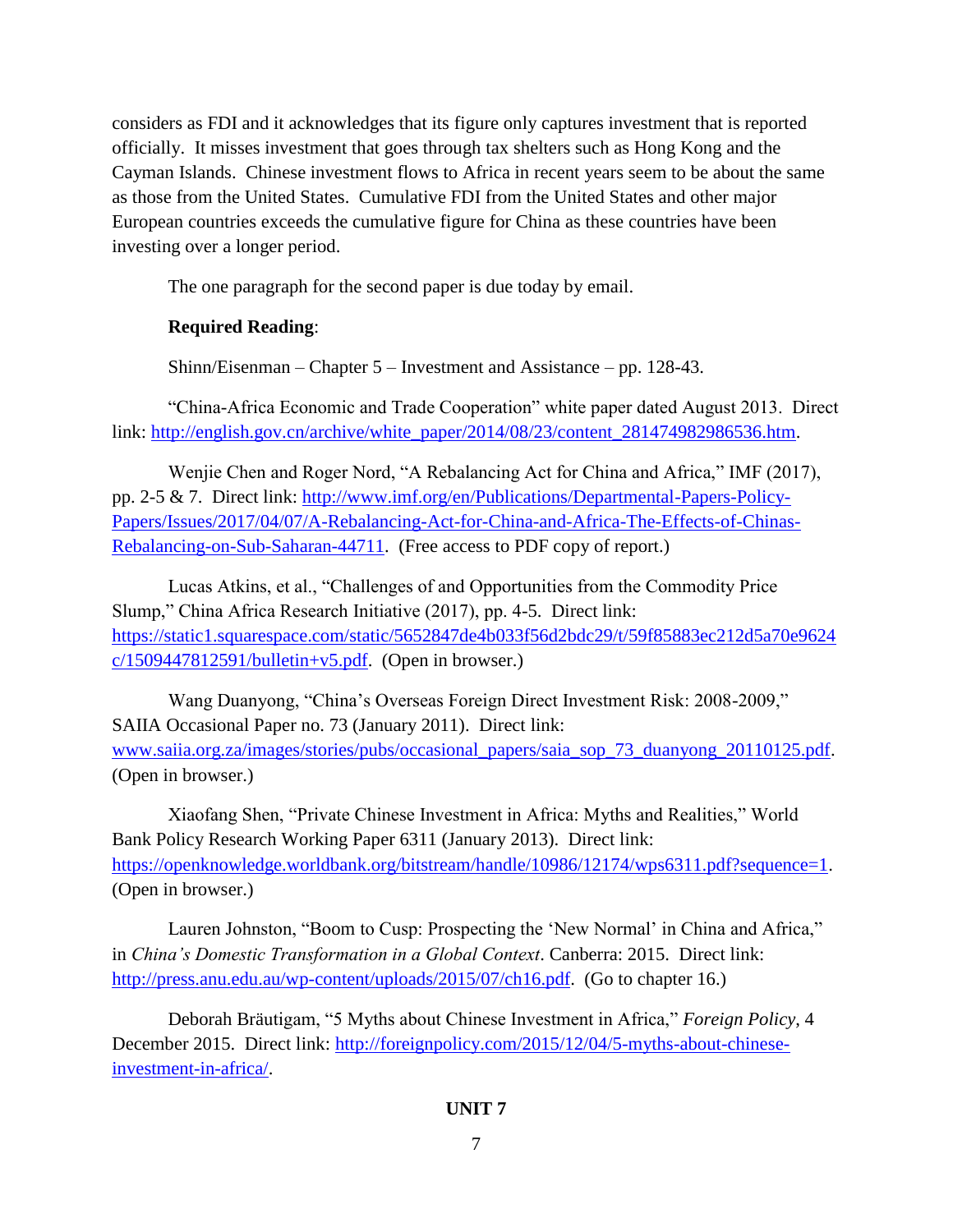### **19 March: China's Aid to Africa.**

Although reliable Chinese aid statistics for each African country are not available (China treats bilateral aid figures as a state secret), China is becoming an increasingly important aid donor. In the past several years, its annual OECD-equivalent aid to Africa has probably been about \$2.5 billion. This compares to \$8 billion from the United States. Most of the aid is the concessionary component of some loans. There are also interest-free loans, cash and in-kind grants. China has a good record on debt cancellation. More than half of China's global development assistance goes to Africa. China emphasizes that its aid, unlike that from the West, has no political conditionality.

# **Required Reading:**

Shinn/Eisenman – Chapter 5 – Investment and Assistance – pp. 143-61.

Lauren Johnston and Marina Rudyak, "China's Innovative and Pragmatic Foreign Aid: Shaped by and Now Shaping Globalisation," in *China's New Sources of Economic Growth* (2017), pp. 431-451. Direct link:

[https://www.researchgate.net/publication/318571464\\_China's\\_'Innovative\\_and\\_Pragmatic'\\_Forei](https://www.researchgate.net/publication/318571464_China) [gn\\_Aid\\_Shaped\\_by\\_and\\_now\\_Shaping\\_Globalisation.](https://www.researchgate.net/publication/318571464_China)

Government of China white paper, "China's Foreign Aid," State Council (July 2014). Direct link:

[http://english.gov.cn/archive/white\\_paper/2014/08/23/content\\_281474982986592.htm.](http://english.gov.cn/archive/white_paper/2014/08/23/content_281474982986592.htm)

Lucas Atkins, et al., "Challenges of and Opportunities from the Commodity Price Slump," China Africa Research Initiative (2017), pp. 6-9. Direct link: [https://static1.squarespace.com/static/5652847de4b033f56d2bdc29/t/59f85883ec212d5a70e9624](https://static1.squarespace.com/static/5652847de4b033f56d2bdc29/t/59f85883ec212d5a70e9624c/1509447812591/bulletin+v5.pdf)  $c/1509447812591/bulletin+v5.pdf.$  (Open in browser.)

Marcus Power, Giles Mohan and May Tan-Mullins, "Evolving Aid Diplomacy in Africa," in *China's Resource Diplomacy in Africa: Powering Development?* by Power, Mohan and Tan-Mullins. Houndmills: Palgrave Macmillan, 2012, pp. 127-59. Blackboard.

Deborah Bräutigam, "Aid 'with Chinese Characteristics': Chinese Foreign Aid and Development Finance Meet the OECD-DAC Aid Regime," *Journal of International Development*, v. 23 (2011), pp. 752-64. Go to E-Journals (Ebsco Host).

Yun Sun, "The Domestic Controversy over China's Foreign Aid and the Implications for Africa," *Africa in Focus*, Brookings (8 October 2015). Direct link: [www.brookings.edu/blogs/africa-in-focus/posts/2015/10/08-domestic-controversy-china-foreign](http://www.brookings.edu/blogs/africa-in-focus/posts/2015/10/08-domestic-controversy-china-foreign-aid-africa-sun)[aid-africa-sun.](http://www.brookings.edu/blogs/africa-in-focus/posts/2015/10/08-domestic-controversy-china-foreign-aid-africa-sun)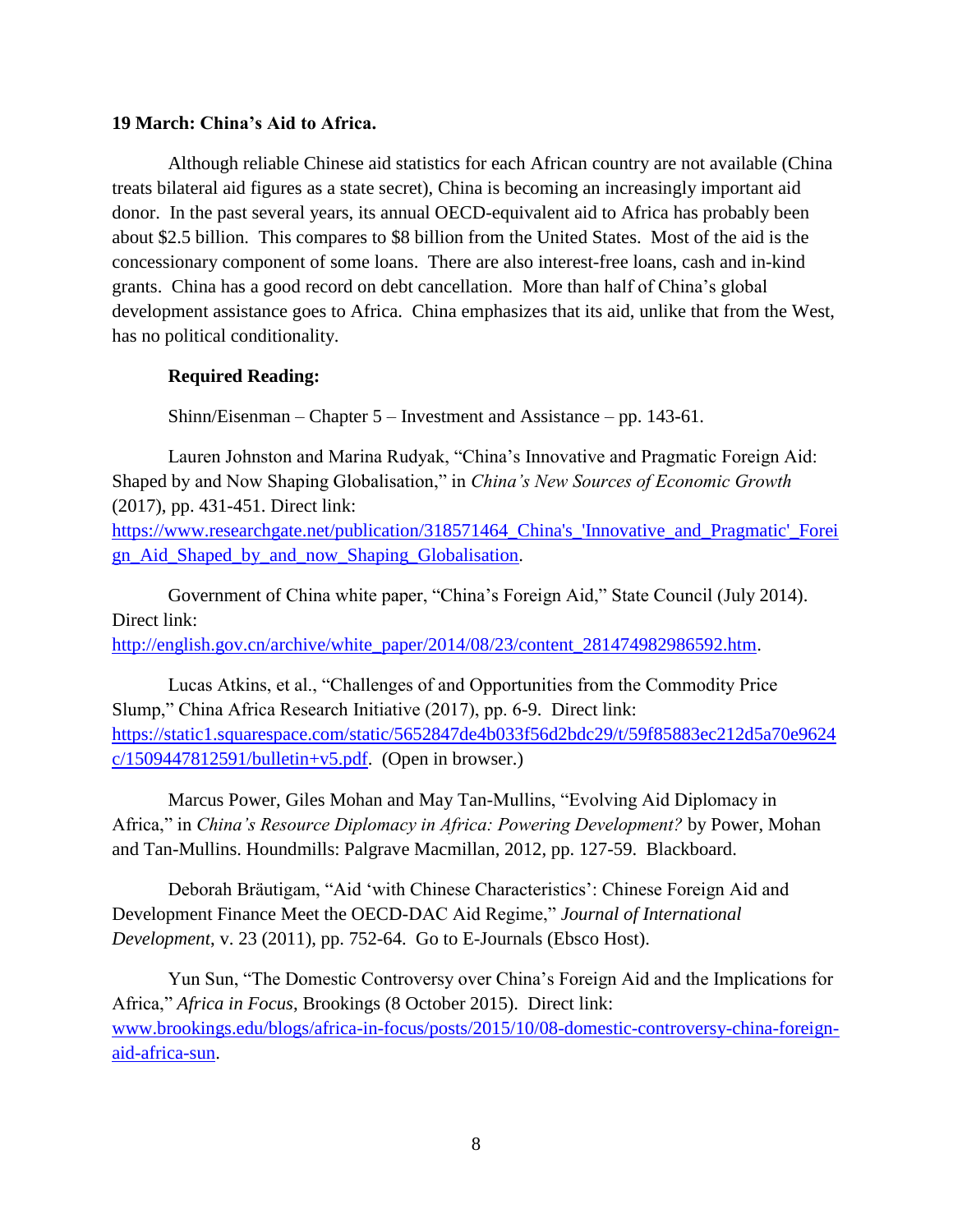Axel Dreher, et al. "Apples and Dragon Fruits: The Determinants of Aid and Other Forms of State Financing from China to Africa," University of Heidelberg discussion paper series no. 620 (October 2016). Direct link: [http://www.uni](http://www.uni-heidelberg.de/md/awi/forschung/dp620.pdf)[heidelberg.de/md/awi/forschung/dp620.pdf.](http://www.uni-heidelberg.de/md/awi/forschung/dp620.pdf) (Open in browser.)

Lila Buckley, et al., "Chinese Agriculture in Africa: Perspectives of Chinese Agronomists on Agricultural Aid," International Institute for Environment and Development (January 2017). Direct link: [http://pubs.iied.org/pdfs/17603IIED.pdf.](http://pubs.iied.org/pdfs/17603IIED.pdf) (Open in browser.)

#### **UNIT 8**

#### **26 March: Media, Educational and Cultural Links.**

This is the softest of China's soft power effort in Africa. China has emphasized all three areas since the beginning of its interaction with Africa in the late 1950s. The media engagement has evolved from an early ham-handed approach by Xinhua to a much more sophisticated operation that has become the largest news service in Africa. It has been joined by increasingly strong programming from China Radio International and China Central Television. China offers about 5,000 fully paid scholarships annually, although the program remains hindered by the language issue. It also pays considerable attention to cultural exchanges but has been unable to compete with Western music and films, European football and even Indian films. Confucius Institutes are among the most recent additions to China's soft power in Africa.

#### **Required Reading:**

Shinn/Eisenman – Chapter 7 – Media, Education, and Cultural Relations and Ties with Chinese Communities in Africa.

Xin Xin, "Xinhua News Agency in Africa," *Journal of African Media Studies*, v. 1, no. 3 (2009), pp. 363-77. Go to E-Journals.

Yu-Shan Wu, "The Rise of China's State-led Media Dynasty in Africa." SAIIA Occasional Paper no. 117 (June 2012). Direct link: [www.saiia.org.za/images/stories/pubs/occasional\\_papers\\_above\\_100/saia\\_sop\\_%20117\\_wu\\_201](http://www.saiia.org.za/images/stories/pubs/occasional_papers_above_100/saia_sop_%20117_wu_20120618.pdf) [20618.pdf.](http://www.saiia.org.za/images/stories/pubs/occasional_papers_above_100/saia_sop_%20117_wu_20120618.pdf) (Open in browser.)

Iginio Gagliardone, "China as a Persuader: CCTV Africa's First Steps in the African Mediasphere," *Ecquid Novi: African Journalism Studies*, v. 34, no. 3 (2013), pp. 25-40. Blackboard.

"Cultural Exchanges: A Crucial Bond of Friendship," *Beijing Review* (December 2015). Direct link:

[http://www.bjreview.com/Special\\_Reports/2015/The\\_Second\\_Summit\\_of\\_FOCAC/Ministers\\_S](http://www.bjreview.com/Special_Reports/2015/The_Second_Summit_of_FOCAC/Ministers_Say/201511/t20151126_800043387.html) [ay/201511/t20151126\\_800043387.html.](http://www.bjreview.com/Special_Reports/2015/The_Second_Summit_of_FOCAC/Ministers_Say/201511/t20151126_800043387.html)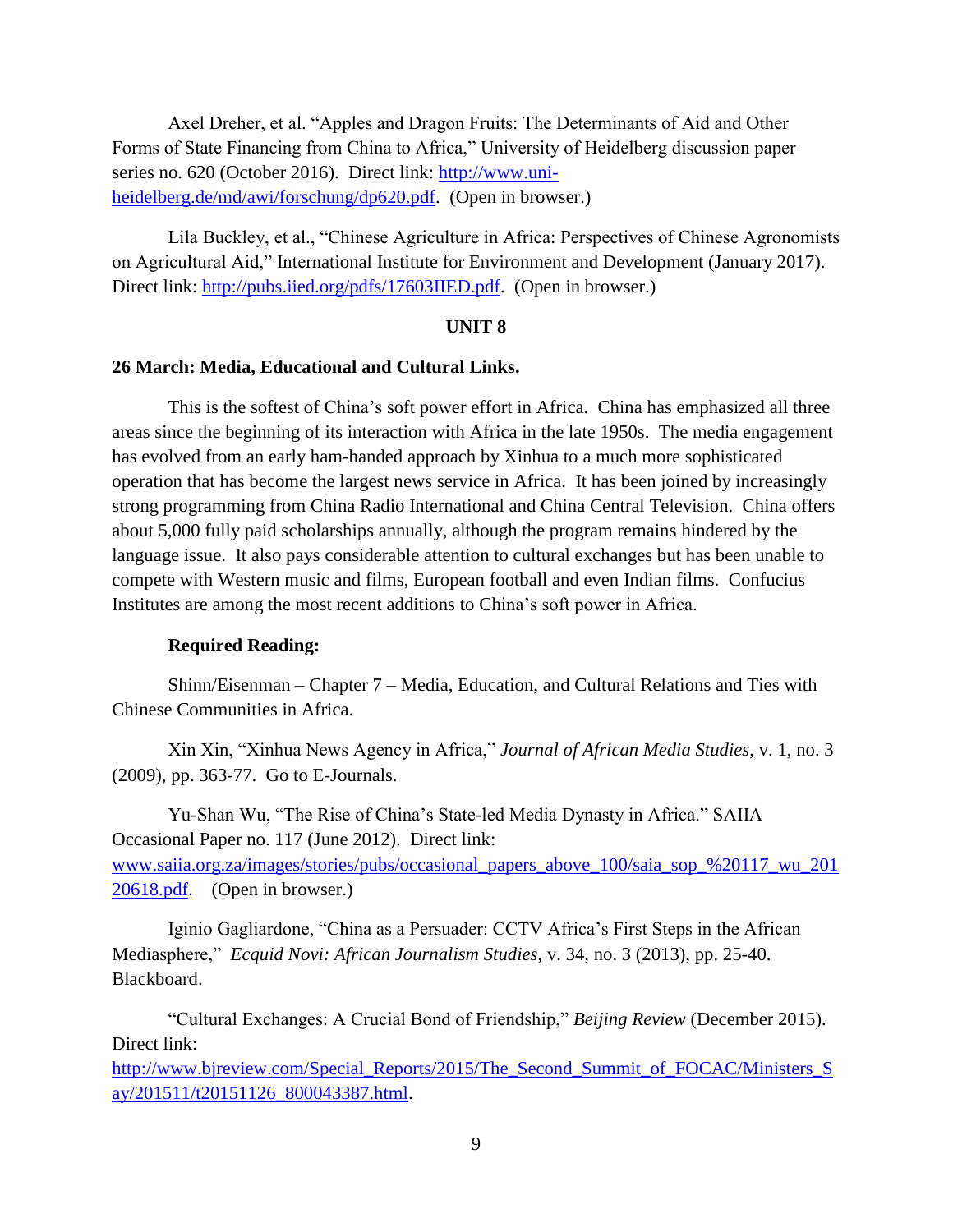Liu Jian, "Creative Exchange," *Chinafrica* (8 May 2016). Direct link: [http://www.chinafrica.cn/Current\\_Cover\\_Story/201604/t20160425\\_800055251.html.](http://www.chinafrica.cn/Current_Cover_Story/201604/t20160425_800055251.html)

Tene Rodrigue Taling and Yao Jiaojiao, "Kungfu Movies as Driver of China-Africa Cultural Exchanges: Case Study of Cameroon," *International Journal of African and Asian Studies* (2017), pp. 45-54. Direct link: [http://iiste.org/Journals/index.php/JAAS/article/view/37845/38928.](http://iiste.org/Journals/index.php/JAAS/article/view/37845/38928)

Kenneth King, "China's Soft Power in Africa: Past, Present and Future," in *China's Aid and Soft Power in Africa: The Case of Education and Training* (Suffolk: James Currey, 2013), pp. 172-207. Blackboard.

## **UNIT 9**

# **2 April: Military/Security Relations and China's Involvement in UN Peacekeeping Operations in Africa.**

Africa is a low security priority for China compared to countries on its periphery and Western powers. Nevertheless, Africa has grown in importance because of China's reliance on African oil and minerals. China is a major arms supplier to Africa and has at least a minimal security relationship with all 52 countries that recognize Beijing. The estimated one to two million Chinese nationals living in Africa have also experienced increasing security threats. Finally, China is a significant provider of troops to UN peacekeeping operations in Africa.

#### **Required Reading:**

Shinn/Eisenman – Chapter 6 – Military and Security Ties and Peacekeeping Missions – pp. 162-87.

Xiaohong Xu, "China's Engagement in African Security Affairs in the Post-Cold War Era," *International Relations and Diplomacy* (2017), pp. 412-425. Direct link: [https://www.davidpublisher.org/Public/uploads/Contribute/59a38bf079db5.pdf.](https://www.davidpublisher.org/Public/uploads/Contribute/59a38bf079db5.pdf) (Open in browser.)

Andrew Hull and David Markov, "Chinese Arms Sales to Africa," *IDA Research Notes* (Summer 2012), pp. 25-31. Blackboard.

Tim Helper, "Bristling with Hardware, China Airshow Targets Arms Exports," *Reuters*  (4 November 2016). See at [https://www.reuters.com/article/us-airshow-china-arms](https://www.reuters.com/article/us-airshow-china-arms-exports/bristling-with-hardware-china-airshow-targets-arms-exports-idUSKBN12Z1KB?il=0)[exports/bristling-with-hardware-china-airshow-targets-arms-exports-idUSKBN12Z1KB?il=0.](https://www.reuters.com/article/us-airshow-china-arms-exports/bristling-with-hardware-china-airshow-targets-arms-exports-idUSKBN12Z1KB?il=0)

Chin-Hao Huang, "From Strategic Adjustment to Normative Learning? Understanding China's Peacekeeping Efforts in Africa," *Journal of International Peacekeeping*, v. 17 (2013), pp. 248-271. Direct link: [http://dornsife.usc.edu/assets/sites/451/docs/JOUP\\_017\\_03-](http://dornsife.usc.edu/assets/sites/451/docs/JOUP_017_03-04_Huang.pdf) [04\\_Huang.pdf.](http://dornsife.usc.edu/assets/sites/451/docs/JOUP_017_03-04_Huang.pdf) (Open in browser.)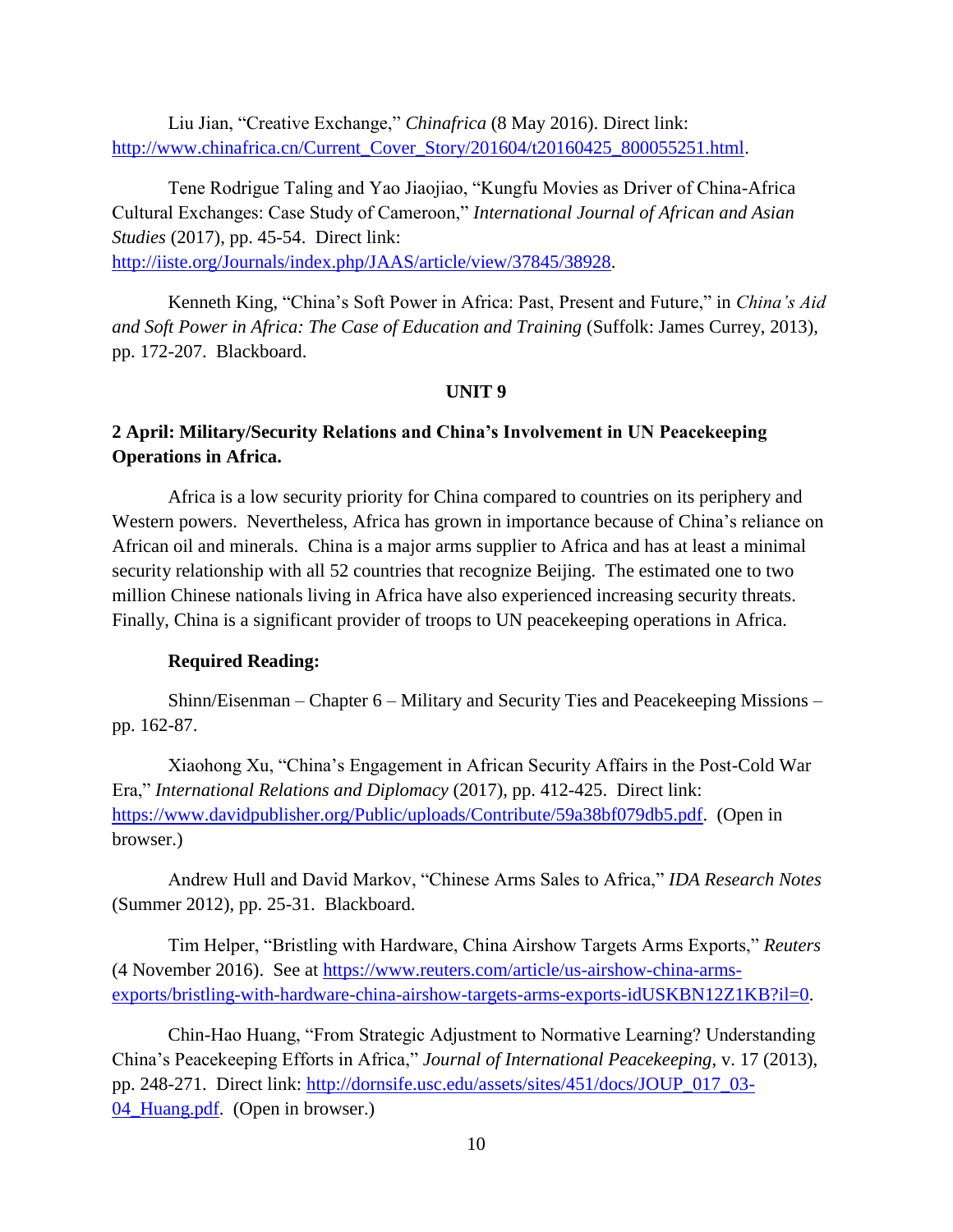Mathieu Duchâtel, Richard Gowan, and Manuel Lafont Rapnouil, "Into Africa: China's Global Security Shift," European Council on Foreign Relations (June 2016). Direct link: [http://www.ecfr.eu/page/-](http://www.ecfr.eu/page/-/Into_Africa_China%E2%80%99s_global_security_shift_PDF_1135.pdf)

[/Into\\_Africa\\_China%E2%80%99s\\_global\\_security\\_shift\\_PDF\\_1135.pdf.](http://www.ecfr.eu/page/-/Into_Africa_China%E2%80%99s_global_security_shift_PDF_1135.pdf) (Open in browser.)

David Shinn, "Africa: China's Laboratory for Third World Security Cooperation," *China Brief*, 16 (11) (6 July 2016). Direct link: [https://jamestown.org/program/africa-chinas](https://jamestown.org/program/africa-chinas-laboratory-for-third-world-security-cooperation/)[laboratory-for-third-world-security-cooperation/.](https://jamestown.org/program/africa-chinas-laboratory-for-third-world-security-cooperation/)

#### **UNIT 10**

## **9 April: China's Naval Expansion into the Western Indian Ocean.**

All of the oil and minerals exported from Africa to China pass through the Western Indian Ocean. Safe transport of these products in addition to other imports and China's exports to Africa constitute a growing security concern. Chinese vessels and crews have been subject to attack and capture by Somali pirates in the Gulf of Aden and Indian Ocean. As China expands its nuclear submarine fleet and builds its carrier capacity, it clearly has in mind a naval role that goes well beyond the South China Sea. This includes the Western Indian Ocean and the east coast of Africa. Eventually, China can be expected to extend its naval interest to Africa's entire coast line.

### **Required Reading:**

Shinn/Eisenman – Chapter 6 – Military and Security Ties and Peacekeeping Missions – pp. 187-93.

Andrew Erickson and Austin Strange, "China's Blue Soft Power: Antipiracy, Engagement, and Image Enhancement," *Naval War College Review*, v. 68, no 1 (Winter 2015), pp. 71-91. Go to E-Journals.

David Brewster, "India and China at Sea: A Contest of Status and Legitimacy in the Indian Ocean," *Asia Policy*, 22 (July 2016), FOLLOWING ESSAYS ONLY: Brewster pp. 4-10; You Ji pp. 11-19; and Garver pp. 56-60. Go to E-Journals.

Anthony Kleven, "Is China's Maritime Silk Road a Military Strategy?" *The Diplomat* (8 December 2015). Direct link: [http://thediplomat.com/2015/12/is-chinas-maritime-silk-road-a](http://thediplomat.com/2015/12/is-chinas-maritime-silk-road-a-military-strategy/?utm_content=buffer8818b&utm_medium=social&utm_source=facebook.com&utm_campaign=buffer)[military-](http://thediplomat.com/2015/12/is-chinas-maritime-silk-road-a-military-strategy/?utm_content=buffer8818b&utm_medium=social&utm_source=facebook.com&utm_campaign=buffer)

[strategy/?utm\\_content=buffer8818b&utm\\_medium=social&utm\\_source=facebook.com&utm\\_ca](http://thediplomat.com/2015/12/is-chinas-maritime-silk-road-a-military-strategy/?utm_content=buffer8818b&utm_medium=social&utm_source=facebook.com&utm_campaign=buffer) [mpaign=buffer.](http://thediplomat.com/2015/12/is-chinas-maritime-silk-road-a-military-strategy/?utm_content=buffer8818b&utm_medium=social&utm_source=facebook.com&utm_campaign=buffer)

Erica Downs, Jeffrey Becker and Patrick deGategno, "China's Military Support Facility in Djibouti: The Economic and Security Dimensions of China's First Overseas Base," *CNA*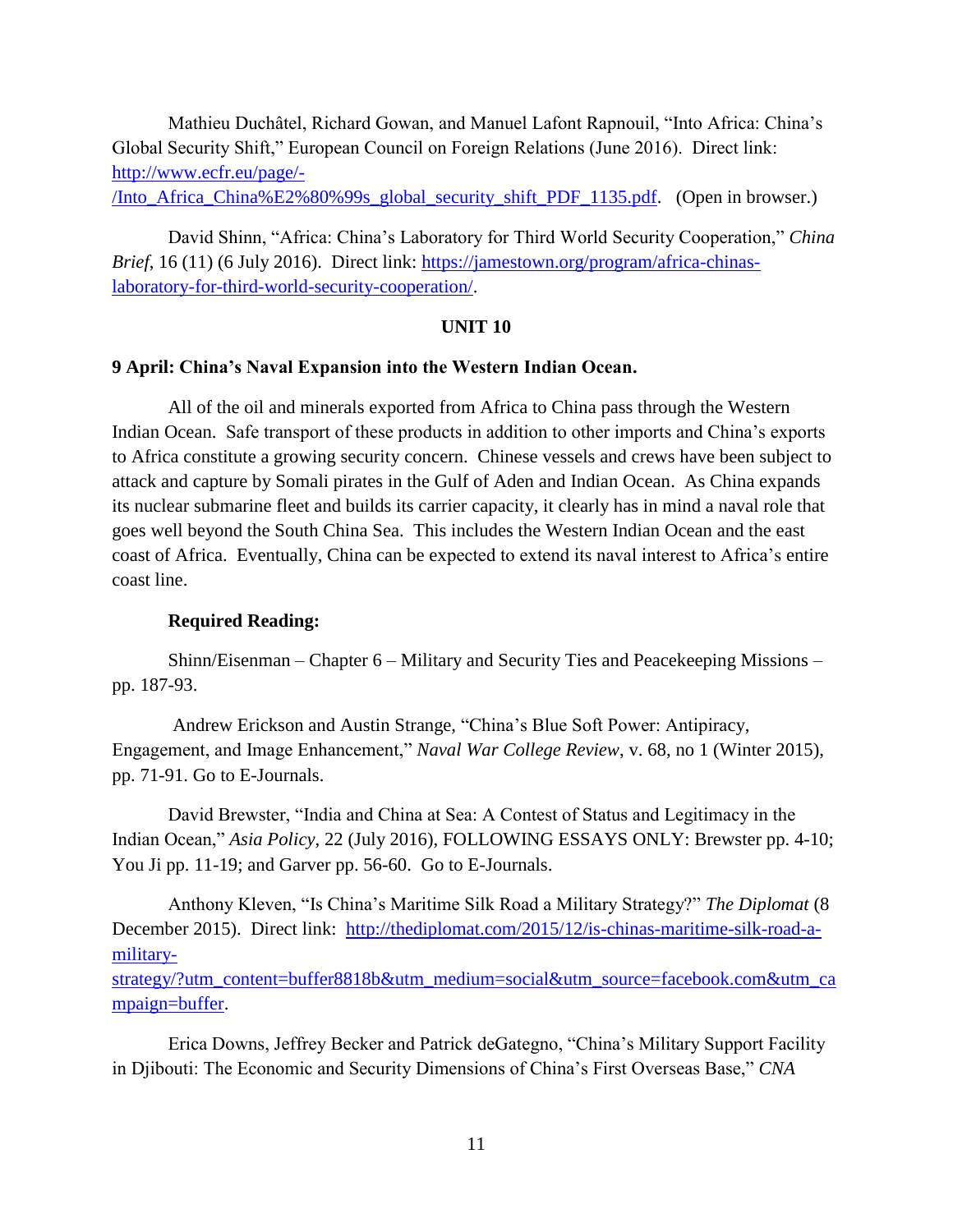*Analysis and Solutions* (July 2017), pp. 19-32. Direct link: [https://www.cna.org/CNA\\_files/PDF/DIM-2017-U-015308-Final2.pdf.](https://www.cna.org/CNA_files/PDF/DIM-2017-U-015308-Final2.pdf) (Open in browser.)

David Shinn, "China's Power Projection in the Western Indian Ocean," *China Brief* (20 April 2017). Direct link: [https://jamestown.org/program/chinas-power-projection-western](https://jamestown.org/program/chinas-power-projection-western-indian-ocean/)[indian-ocean/.](https://jamestown.org/program/chinas-power-projection-western-indian-ocean/)

Cobus van Staden, "One Belt One Road and East Africa: Beyond Chinese Influence," *China Brief* (10 November 2017). Direct link: [https://jamestown.org/program/one-belt-one](https://jamestown.org/program/one-belt-one-road-east-africa-beyond-chinese-influence/)[road-east-africa-beyond-chinese-influence/.](https://jamestown.org/program/one-belt-one-road-east-africa-beyond-chinese-influence/)

## **UNIT 11**

#### **16 April: China's Interaction with African Sub-Regional and Regional Organizations.**

Little has been written about China's interaction with African sub-regional and regional organizations such as the African Union, Southern African Development Community, the New Partnership for Africa's Development (NEPAD) and the Common Market for Eastern and Southern Africa. This is an increasingly important part of China's engagement with Africa, especially at the economic level, and merits more attention than it has been given. It is also a sector where China has accorded a higher priority than many Western countries.

#### **Required Reading:**

Shinn/Eisenman – Chapter 4 – Trade Relations – pp. 121-27.

African Union Commission, "Meeting of the Task Force on Africa's Strategic Partnership with Emerging Powers: China, India and Brazil," 11-13 September 2006. Blackboard.

Francis Ikome, "The Role and Place of the African Union in the Emerging China-Africa Partnership," in *Chinese and African Perspectives on China in Africa* (eds.) Axel Harneit-Sievers, Stephen Marks and Sanusha Naidu. Kampala: Fountain Publishers, 2010, pp. 201-12. Blackboard.

Saferworld, "Regional Organizations and China," in *China's Growing Role in African Peace and Security* (January 2011), pp. 56-60. Blackboard.

Daouda Cissé, Ross Anthony, Meryl Burgess, and Harrie Esterhuyse, "African Regional Economic Communities' Engagement with China," Centre for Chinese Studies, Stellenbosch University (September 2014). Direct link: [http://www0.sun.ac.za/ccs/wp](http://www0.sun.ac.za/ccs/wp-content/uploads/2014/09/CCS_Policy_Briefing_African_Regional_Economic_Communities)[content/uploads/2014/09/CCS\\_Policy\\_Briefing\\_African\\_Regional\\_Economic\\_Communities'\\_en](http://www0.sun.ac.za/ccs/wp-content/uploads/2014/09/CCS_Policy_Briefing_African_Regional_Economic_Communities) [gagement\\_with\\_China1.pdf.](http://www0.sun.ac.za/ccs/wp-content/uploads/2014/09/CCS_Policy_Briefing_African_Regional_Economic_Communities)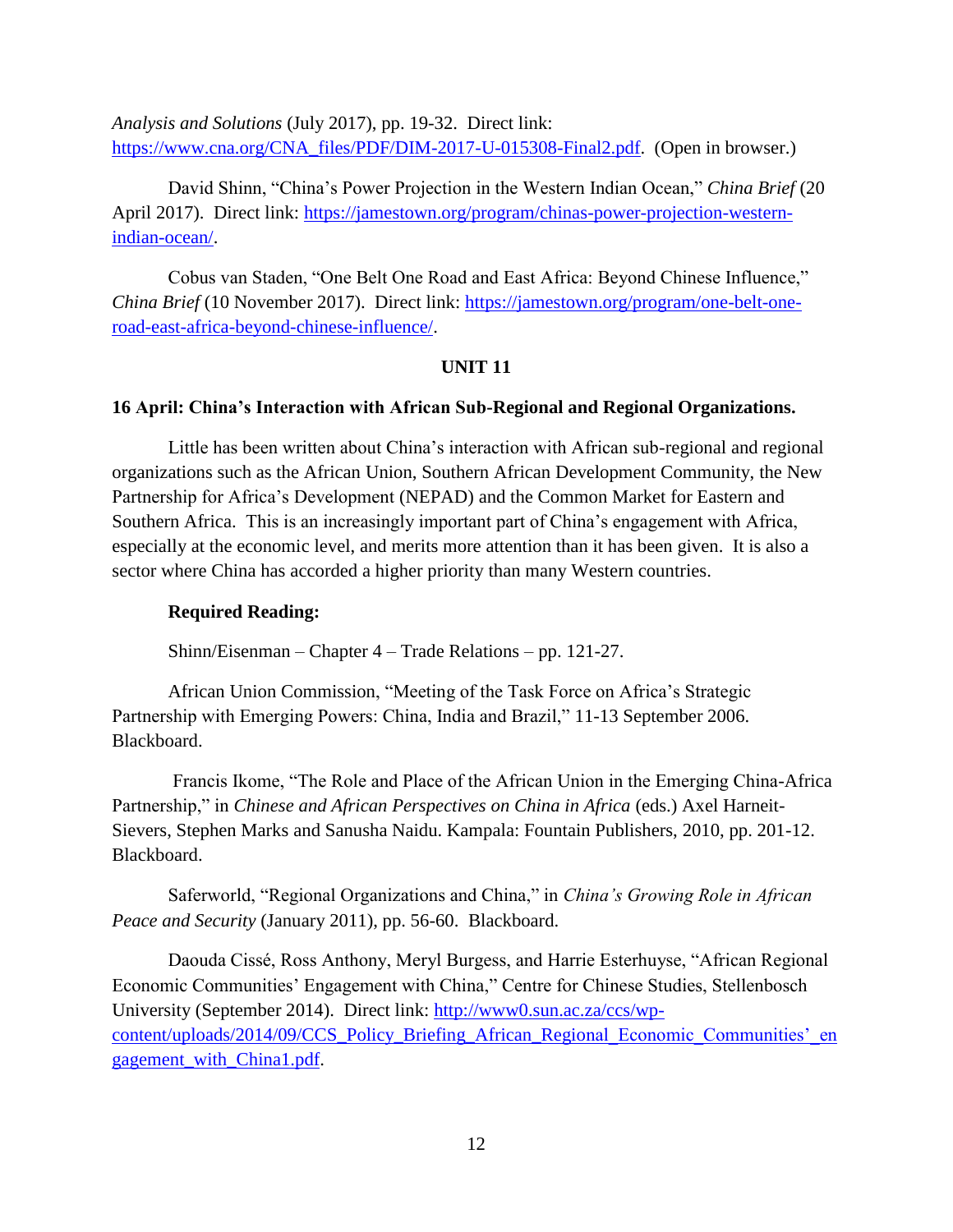He Wenping, "Engaging with NEPAD: A View from China," (16 October 2006). Direct link: [http://saiia.org.za/images/upload/HeWenping-Engaging%20with%20NEPAD.pdf.](http://saiia.org.za/images/upload/HeWenping-Engaging%20with%20NEPAD.pdf) (Open in browser)

"The African Development Bank on Collaborating with China," *World Finance* (31 July 2014). Direct link: [https://www.worldfinance.com/inward-investment/the-african-development](https://www.worldfinance.com/inward-investment/the-african-development-bank-on-collaborating-with-china)[bank-on-collaborating-with-china.](https://www.worldfinance.com/inward-investment/the-african-development-bank-on-collaborating-with-china)

## **UNIT 12**

#### **23 April: Implications of Rising China-Africa Ties for Other Emerging Nations in Africa.**

China is not the only country rising in Africa. The purpose here is to underscore that China is not only competing with Western nations but other emerging nations, which compete with each other, with Western powers and with China. All of these new players increase both the opportunities and challenges for African countries and complicate the diplomatic playing field on the continent.

The second paper is due today.

#### **Required Reading:**

K. Matthews, "India, China and Africa: A New Vision for Trilateral Cooperation," *Perspectives on Emerging Powers in Africa*, issue 14 (October 2011). Blackboard.

Amanda Lucey, Mark Schoeman, and Catherine Grant Makokera, "India-Africa Relations: The Role of the Private Sector," Institute for Security Studies paper 285 (October 2015). Direct link: [https://issafrica.s3.amazonaws.com/site/uploads/Paper285.pdf.](https://issafrica.s3.amazonaws.com/site/uploads/Paper285.pdf) (Open in browser.)

David Lewis, "Special Report: In Africa, Can Brazil Be the Anti-China?" *Reuters*, 23 February 2011. Direct link: [http://www.reuters.com/article/2011/02/23/us-brazil-africa](http://www.reuters.com/article/2011/02/23/us-brazil-africa-idUSTRE71M1I420110223)[idUSTRE71M1I420110223.](http://www.reuters.com/article/2011/02/23/us-brazil-africa-idUSTRE71M1I420110223)

Ana Cristina Alves, "Brazil in Africa: Achievements and Challenges," LSE Ideas in London (June 2013). Blackboard.

Gerrit Olivier and Dmitry Suchkov, "Russia is Back in Africa," *Strategic Review for Southern Africa*, 37 (2) (November 2015), pp. 146-167. Direct link: [http://www.up.ac.za/media/shared/85/Strategic%20Review/Vol%2037%20\(2\)/olivier-suchkov](http://www.up.ac.za/media/shared/85/Strategic%20Review/Vol%2037%20(2)/olivier-suchkov-pp146-167.zp74611.pdf)[pp146-167.zp74611.pdf.](http://www.up.ac.za/media/shared/85/Strategic%20Review/Vol%2037%20(2)/olivier-suchkov-pp146-167.zp74611.pdf) (Open in browser.)

David Shinn, "Horn of Africa and the Gulf States," *Discourse* (2017), pp. 25-35. Blackboard.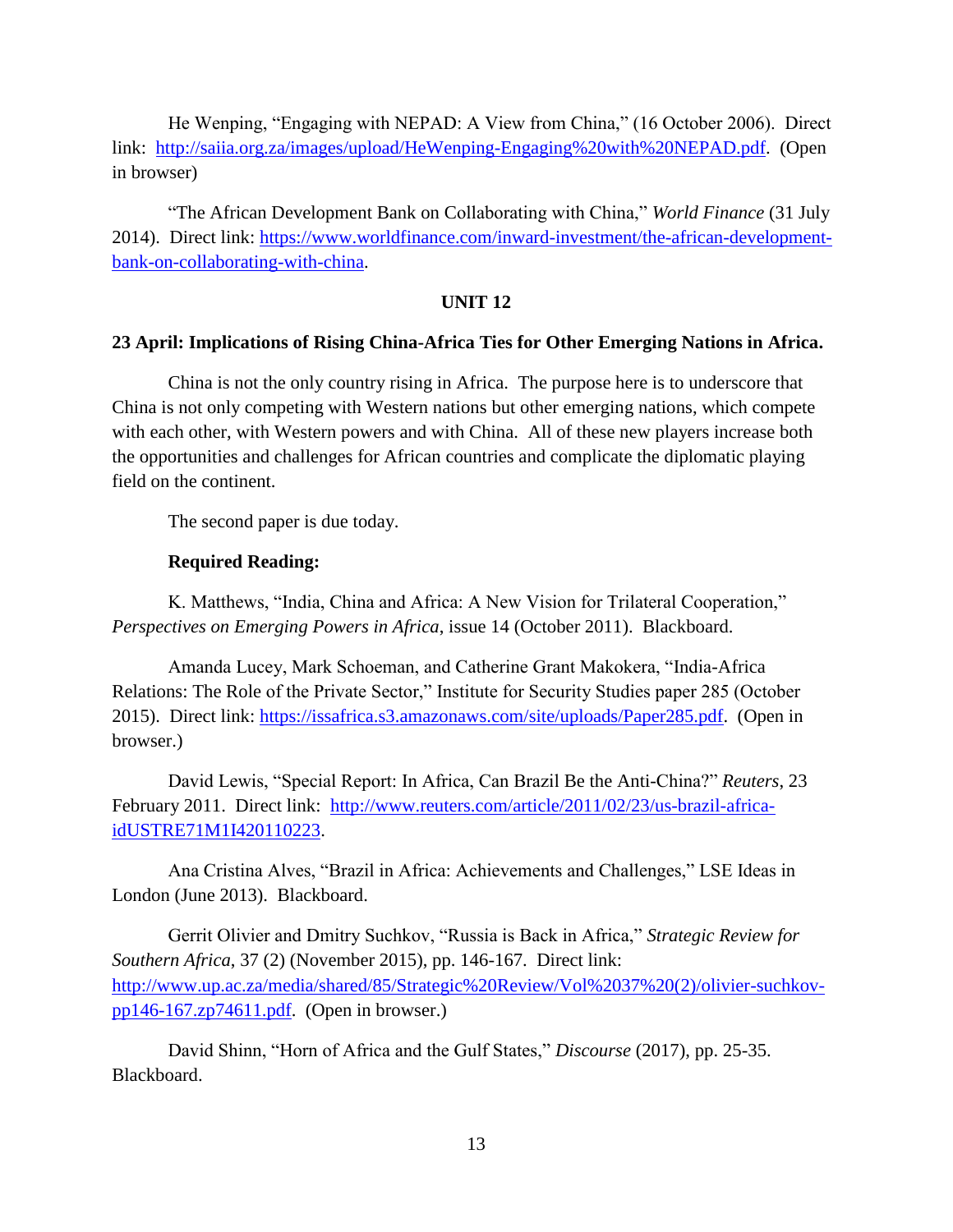David Shinn, "Turkey-Africa Relations," Remarks at the Africa Center for Strategic Studies on 31 October 2016. Direct link: [http://davidshinn.blogspot.com.](http://davidshinn.blogspot.com/) (Go to right hand column under Miscellaneous.)

#### **UNIT 13**

#### **30 April: Implications of Rising China-Africa Ties for the United States and the West.**

The rise of China in Africa presents challenges for the United States and the West but also opens some areas for cooperation. There is obvious competition in trade, investment and the winning of contracts and potential competition for access to strategic resources and sometimes support for political positions in international forums. But there are possibilities for cooperation in peacekeeping, supporting political stability in Africa and enhancing economic development, especially in the areas of health care and agriculture.

#### **Required Reading:**

David Shinn, "Economic Diplomacy and Africa's Foreign Partners: Focus on the United States and China," Remarks at Fudan University in Shanghai (27 June 2017). Direct link: [http://davidshinn.blogspot.com.](http://davidshinn.blogspot.com/) (Go to right hand column under Miscellaneous.)

He Wenping, "'Trust' Is the Key Word for China-US Cooperation in Africa," *China US Focus* (6 August 2012). Direct link: [www.chinausfocus.com/foreign-policy/trust-is-the-key](http://www.chinausfocus.com/foreign-policy/trust-is-the-key-word-for-china-us-cooperation-in-africa/)[word-for-china-us-cooperation-in-africa/.](http://www.chinausfocus.com/foreign-policy/trust-is-the-key-word-for-china-us-cooperation-in-africa/)

Jeffrey Payne, "Can the US and China Cooperate on Counterterrorism?" *The Diplomat* (23 July 2014). Direct link: [http://thediplomat.com/2014/07/can-the-us-and-china-cooperate-on](http://thediplomat.com/2014/07/can-the-us-and-china-cooperate-on-counterterrorism/)[counterterrorism/.](http://thediplomat.com/2014/07/can-the-us-and-china-cooperate-on-counterterrorism/)

Joanne Wagner, "'Going Out' Is China's Skillful Use of Soft Power in Sub-Saharan Africa a Threat to U.S. Interests?" *Joint Force Quarterly*, issue 64, 1<sup>st</sup> quarter (2012), pp. 99-106. Direct link: [http://ndupress.ndu.edu/portals/68/Documents/jfq/jfq-64.pdf.](http://ndupress.ndu.edu/portals/68/Documents/jfq/jfq-64.pdf) (Open in browser.)

David Shinn, "Extended Ground for U.S.-China Competition?" *China Quarterly of International Strategic Studies*, 2 (1) (2016), pp. 35-55. Blackboard.

Anna Katharina Stahl, "Chapter 3: The Bilateral EU-China Dialogue on Africa," in *EU-China-Africa Trilateral Relations in a Multipolar World: Hic Sunt Dracones*. London: Palgrave Macmillan, 2018, pp. 47-64. Blackboard.

Uwe Wissenbach, "China-Africa Relations and the European Union," in *China and Africa Development Relations* (ed.) Christopher Dent. London: Routledge, 2011, pp. 21-41. Blackboard.